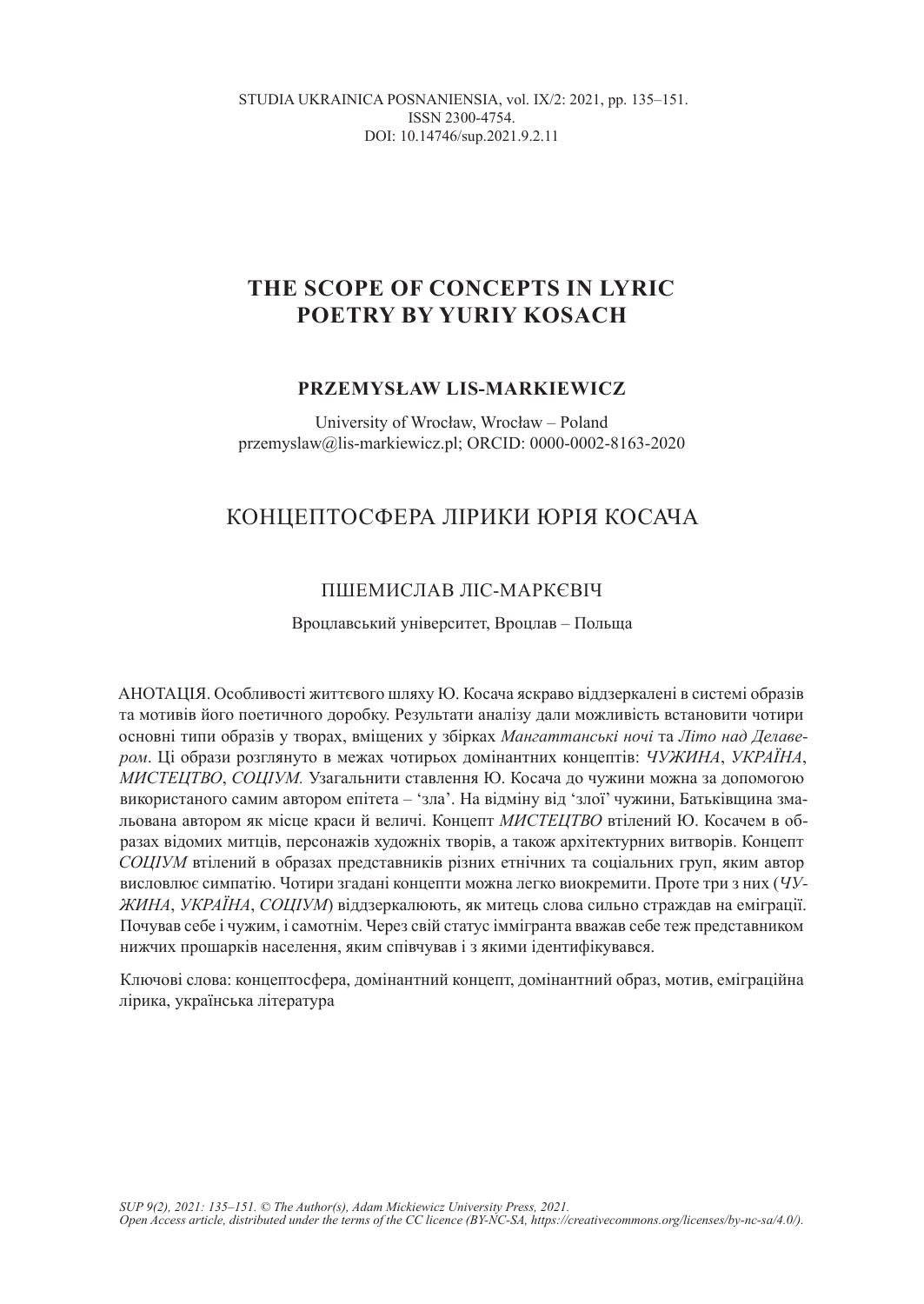# KONCEPTOSFERA LIRYKI JURIJA KOSACZA

#### PRZEMYSŁAW LIS-MARKIEWICZ

Uniwersytet Wrocławski, Wrocław – Polska

STRESZCZENIE. Złożoność i szczególność drogi życiowej Kosacza znalazły wyraźne odzwierciedlenie w systemie obrazów i motywów jego twórczości poetyckiej. Wyniki analizy umożliwiły ustalenie czterech głównych typów obrazów w pracach wchodzących w skład zbioru wierszy *Noce manhattańskie* i *Lato nad Delaware*. Obrazy te rozpatrywane są w ramach czterech dominujących pojęć: *ZAGRANICA*, *UKRAINA*, *SZTUKA*, *SPOŁECZEŃSTWO*. Stosunek Kosacza do obczyzny można uogólnić za pomocą metafory użytej przez samego autora – 'zło'. W przeciwieństwie do 'złej' obczyzny, ojczyzna jest przedstawiana przez autora jako miejsce piękna i wielkości. Koncepcję *SZTUKI* Jurij Kosacz przedstawia w portretowaniu znanych artystów, postaci z dzieł sztuki, a także dzieł architektonicznych. Koncepcję *SPOŁECZEŃSTWA* wyrażają wizerunki przedstawicieli różnych grup etnicznych i społecznych, którym autor współczuje i się z nimi utożsamia. Wspomniane cztery koncepcje można łatwo rozróżnić. Jednak trzy z nich (*ZAGRANICA*, *UKRAINA*, *SPOŁECZEŃSTWO*) odzwierciedlają cierpienie artysty na wygnaniu. Czuł się tam obco i samotnie. Ze względu na status imigranta uważał się także za przedstawiciela niższych warstw społecznych, z którymi z kolei się identyfikował i którym był przychylny.

Słowa kluczowe: konceptosfera, koncepcja dominująca, obraz dominujący, motyw, liryka emigracyjna, język ukraiński

The purpose of this research is to determine the main motifs and imagery system in poems from the following collections of poetry by the Ukrainian emigre poet Yuriy Kosach: *Manhattan Nights* (*Мангаттанські ночі*) and *Summer Over Delaware* (*Літо над Делавером*).

The research process involved the following methods: biographical, hermeneutic, cultural history, and intertextuality.

The results of this work helped to establish the relevance of four dominant concepts (*FOREIGN LAND*, *UKRAINE*, *ART*, *and SOCIAL ENVIRONMENT*). It is within the framework of these concepts that the imagery system of Yuriy Kosach's poetry heritage is distinguished. The *FOREIGN LAND* is embodied by imagery representing certain locations and geographical features like countries, cities, city blocks, neighbourhoods, etc. It was established that there are two types of main motifs embodying this concept: a) pessimistic ones: homesickness, human indifference, loneliness and doom, fear of death in a foreign land, the heartlessness of a large, outlandish city, etc.; b) optimistic ones: the motif of truth-seeking, the motif of struggle and challenges. Kosach's expression of the concept of *UKRAINE* is significantly different. Homeland is presented by this writer as a place of beauty and grandeur and among the main motifs are the following: pride in the native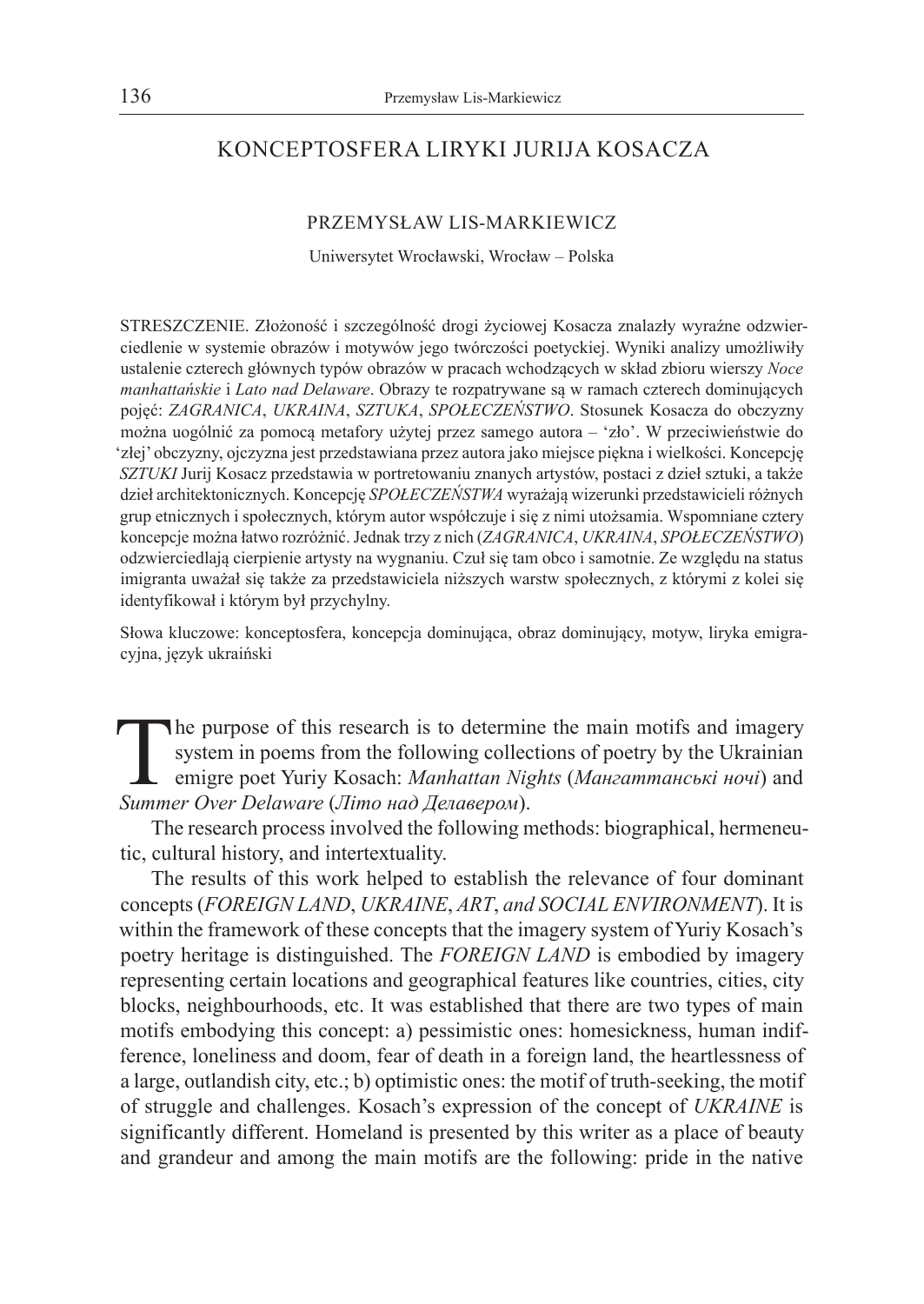country, and admiration for its beauty and majestic history, as well as for its resistance and revival. The concept of *ART* also occupies an important place in the poet's works. This concept is embodied mainly in the imageries of famous artists or characters of the works of fiction. The primary motifs here are the power of talent, the conception the world, and the creative inspiration. The concept of *SOCIAL ENVIRONMENT* is represented by Kosach in the imageries of different ethnic and social groups' members. Describing them, he expresses the motifs of resistance to ordeals, resentment and struggle, return to homeland etc.

The imageries and motifs defined in the works of Yuriy Kosach prove that there are idiosyncracies in his poetry and they refer to his life journey, including saying a forced farewell to his homeland and life in the foreign land, as well as his love of art and emotions of compassion and admiration for different ethnic and social groups' members.

This is the first separate study of Kosach's poetry oeuvre based on his two collections of poetry, *Manhattan Nights* (*Мангаттанські ночі*) (1966) and *Summer Over Delaware* (*Літо над Делавером*) (1980).

Yuriy Kosach belongs to the myriad of Ukrainian emigre writers. He was a member of the *Ukrainian Art Movement* (*Мистецький український рух*, МУР) organisation. He came from the famous Kosach family (he was a nephew of the poetess Lesya Ukrainka). In 1933 he was forced to leave Ukraine after being arrested several times by the Polish police for nationalist activities, such as participation in the anti-Polish resistance movement in the Volhynia region. During Soviet times, Kosach's oeuvre was presented in a distorted ideological light as propaganda shaping the image of an "internationalist writer" who "condemns a society based on exploitation and on the tyranny of the dollar" [Kosach 1980: 2]. Even until today, Kosach's works are still insufficiently known to the Ukrainian reader. Therefore, the study and reinterpretation of his literary contribution is now regaining relevance.

Currently little studied in Ukrainian literary criticism, Kosach's literature heritage will hopefully become the subject of academic interest one day. As an example, it is worth highlighting I. Skvyrska's thorough work: *The system of ideological and artistic dominants in the oeuvre of Yuriy Kosach* (*Система ідейно-художніх домінант у творчості Юрія Косача*). In her work, the author identifies the special features of the writer's artistic discourse, and, among other things, she identifies two periods of his work: "the first period (1920–1949) and the second period (1949–1990)" [Skvyrska 2011: 5]. Skvyrska attributes Kosach's poetic works from the *Manhattan Nights* (*Мангаттанські ночі*) and *Summer Over Delaware* (*Літо над Делавером*) collections to the second period, for which "it is noticeable that the author desires to embody the cultural and geopolitical ideal of the Ukrainian national space, despite the split between the metropole and the emigration" [Skvyrska 2011: 8]. According to Skvyrska, the poems in the *Manhattan Nights* collection were written under the influence of the Ukrainian Sixtiers (representatives of the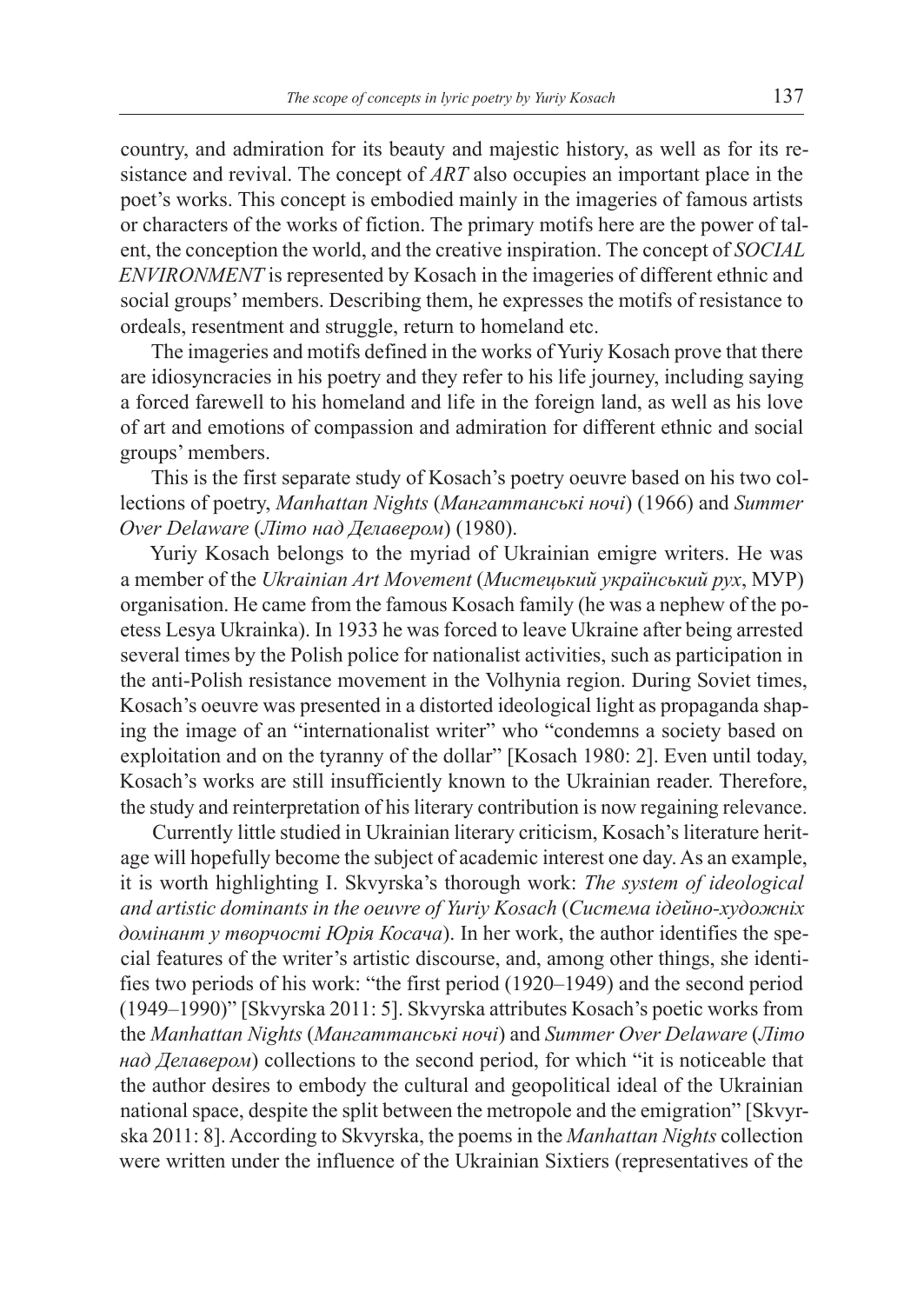generation of the sixties), as evidenced, for instance, by the following idea embodied in the collection: "affirmation of the importance of the human personality as a representative of the nation". In *Summer Over Delaware*, Kosach expresses "the idea of emigrants seeking happiness in foreign lands" and also depicts the image of Ukraine "through the perception of an emigrant, as well as emigrant's moral and psychological conflicts" [Skvyrska 2011: 17]. Kosach's oeuvre was also studied in I. Vasylyshyn's dissertation within the framework of studying the works of Ukrainian emigrant writers of the "DP period"<sup>1</sup> literature [Vasylyshyn 2008]. It is also worth mentioning a number of other works covering various aspects of the author's life and oeuvre: Yurchak 2015; Dmytruk 2009; Aheieva 2013; Semeryn & Kocherha 2017; Romanov 2012, Bohdanova 2008, Zakharchuk 2007, Marynenko 2004, Boichuk 2003, Krushelnytska 1998. However, we do not know of specific works dedicated to the analysis of Kosach's poetic works with the purpose to identify the system of dominant imageries and main motifs. Nonetheless, it is the dominant imageries that allow scholars "to reveal both the national identity and creative individuality" of the author [Borodina & Vashkiv 2019: 19], and to shape "the uniqueness of the art world… [of the artist], his style, poetry, creative manner…, act as… philosophical reflection of writers "inner self" [Bilichak 2021: 9].

Among present-day researchers and admirers of Kosach's oeuvre, it is also worth mentioning the Canada-based literary critic and Lublin native, Dr. Mark Robert Stech. Not only does he present his research results and his views on Kosach's works in scientific journals, he is also the author of the afterword articles for the latest editions of Kosach's novels [Stech 2009: 54].

The purpose of this work is to research the main motifs and imagery system in the poetic heritage of Y. Kosach in the two selected collections of *Manhattan Nights* (*Мангаттанські ночі*) and *Summer Over Delaware* (*Літо над Делавером*). Considering these purpose, it is reasonable to outline the following tasks: 1) to define dominant imagery concepts in the poems analysed; 2) to identify imageries that reflect the dominant concepts; 3) to establish the main motifs in Kosach's lyric poetry.

The cultural history method was used to elucidate the special features of how the cultural and historic aspects are reflected in the works analysed. Biographical analysis helped to identify the specific characteristics of the poet's works. The hermeneutic approach made it possible to reveal hidden meanings in these poetic texts. Finally, the method of intertextuality reveals the imageries and symbols inherent in the work of other writers that are used by Y. Kosach.

Four groups of dominant imageries were identified by this analysis. They are combined and categorised according to the following concepts: *UKRAINE, FOR-EIGN LAND*, *ART*, *SOCIAL ENVIRONMENT*.

<sup>&</sup>lt;sup>1</sup> Abbreviations in English: Displaced Persons (DPs).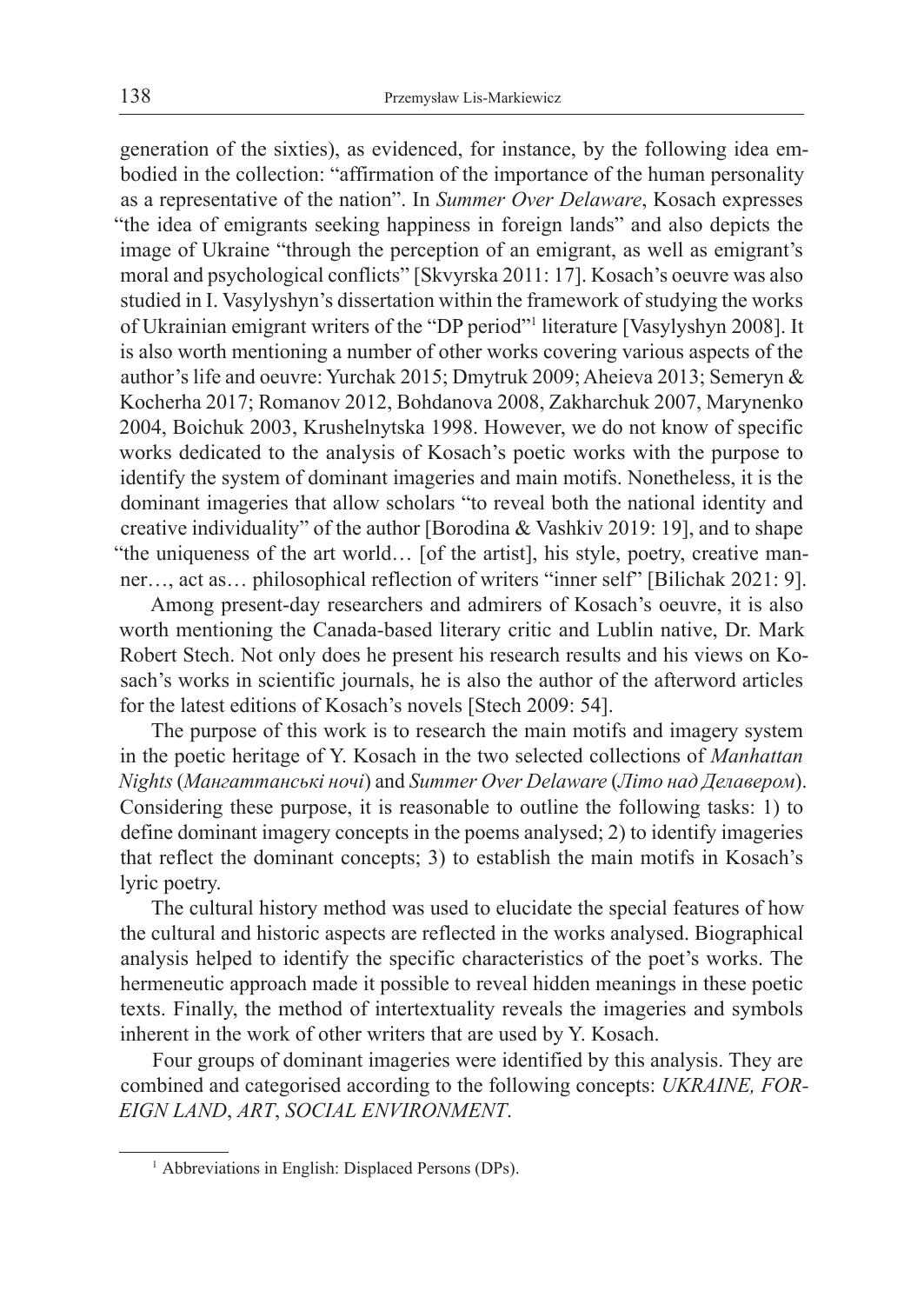**1.** The concept of a *FOREIGN LAND*. The image of a foreign land is typical for the both collections. This image is embodied in the works by certain locations such as countries, cities, city blocks, neighbourhoods, etc. Foreign-language toponyms, as part of the author's emigrant life, became the components of many poems' titles. Examples: *Нью-Йоркська елегія* (*New York Elegy*), *Венесуелла*  (*Venezuela*), *в кварталі Ла-Війет* (*In the la Villette Neighbourhood*), *Серпень в Алгонквіні* (*August in Algonquin*), *з пісень Гарлему* (*From the Songs of Harlem*), *Бродвей* (*Broadway*), *Літо над Делавером* (*Summer Over Delaware*), *Ніч над Делавером* (*Night Over Delaware*), *Мандруючи Делавером* (*Travelling in Delaware*), *в Пуерто-ріканському кварталі* (*In the Puerto Rican Quarter*) *На берегах Ньюфаундленду* (*On the Banks of Newfoundland*), *Запис у паризькому зошиті* (*Entry in Parisian Notebook*), and others. The essence of Kosach's concept of *FOREIGN LAND* is most vividly conveyed in the *Мандруючи Делавером* (*Travelling in Delaware*) poem [Kosach 1980: 25]. This poem begins with the following antithesis: "на Батьківщині сяє горде небо, а я караюсь на безсердій чужині" ("The sky is shining proudly over the Homeland, but I am suffering in heartless outland")*.* The lexical definition of the Ukrainian word "каратися" (see the definition of "каратися" in the Ukrainian Language Dictionary (СУМ), v.4: 101: зазнавати моральних страждань; мучитися – to undergo moral suffering; to suffer) helps to get an idea of the state of mind of this lyric poem's protagonist who, like the poet himself, is forced to be away from his homeland. Kosach's attempt to convey his own state of mind with the help of the verb "квилити" is also indicated (see the definition of "квилити" in the Ukrainian Language Dictionary (СУМ), v.4: 133: жалібно кричати (переважно про птахів) – to scream plaintively (especially of birds)): "Квилю, квилю, неначе білий лебідь, якому степ Вітчизни теж синів" ("I am moaning constantly like a white swan, to which the steppe of the Homeland was also bluish"). The *FOREIGN LAND* concept is also embodied by using such grim markers as 'чорна туга' ('dark longing'), 'байдужа юрба' ('indifferent crowd'), 'міста клекотіли хижо' ('cities were screaming spitefully'), and the concept of *FOREIGN LAND* ('чужина') itself is marked by the epithet 'безсерда' ('heartless')*.* The noun 'ізгой' ('outlier, rogue person') is used in relation to the protagonist of the lyric poem. The use of such a lexeme demonstrates that this person, like the author himself, feels like a stranger outside of his own country and faces the indifference and heartlessness of the environment. At the same time, Kosach uses the lexeme 'долав' ('was overcoming') in relation to all these negative phenomena, i.e., he had the strength to struggle and was explaining that it was the love for the homeland that acted as the source of vigour and courage for this: "Вітчизною живу і славлю непокору. Не знаю я ні розпачу, ні зрад!" ("I live my Fatherland and glorify recalcitrance. I know neither despair nor betrays!") Consequently, in this work, we can trace the motifs of loneliness, homesickness, human indifference and struggle.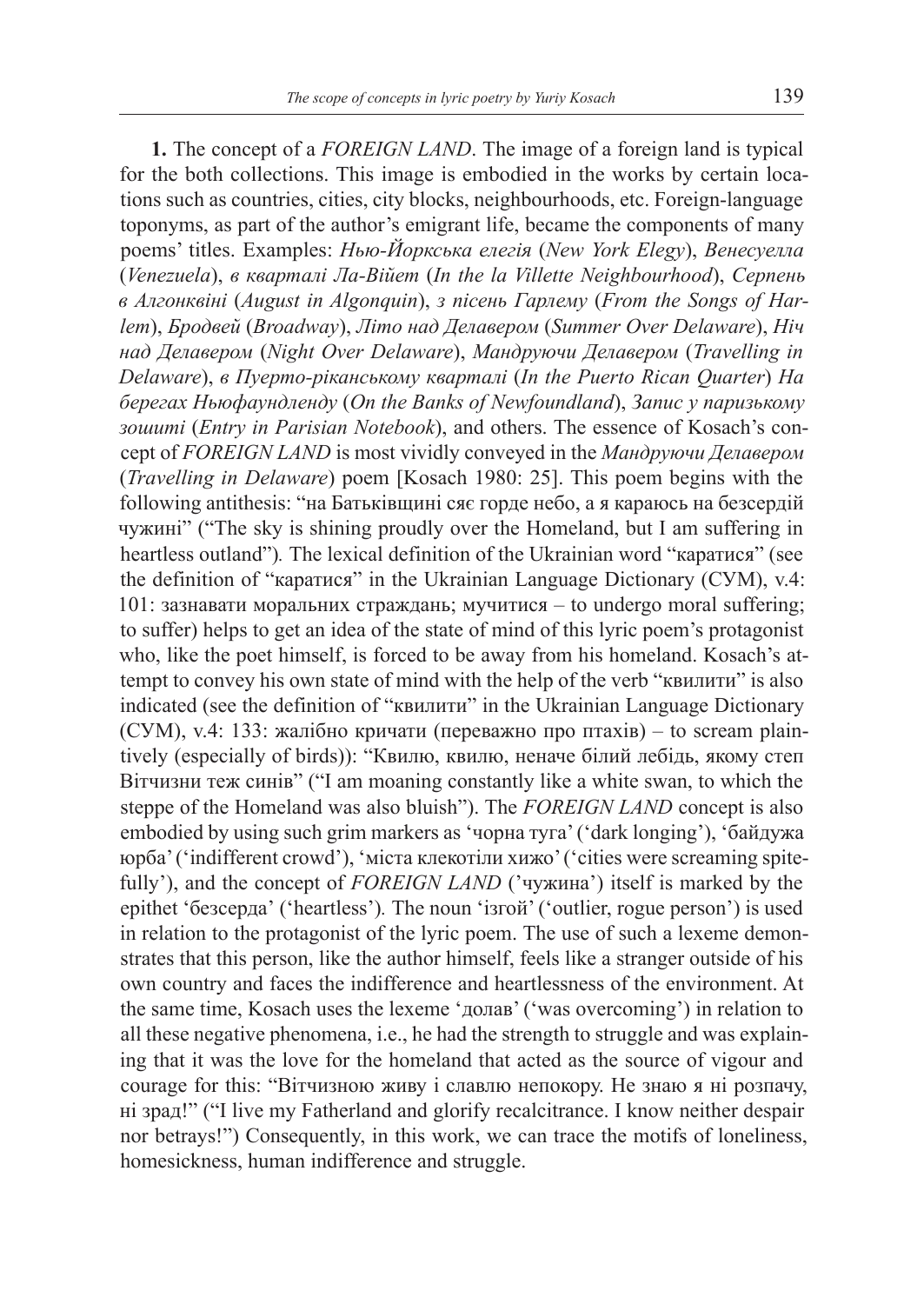Similar emotional content can be seen in the poem "Якщо я вмру на стороні чужій" ("If I die on foreign land") [Kosach 1980: 33]. This poem was defined by the author as a free rehash of an American Indian lament. The protagonist of this lyric poem contrasts the foreign land with their homeland. The following phrase constructions are used in relation to the native country: "край мій рідний" ("my native land"), "край чудесний мій" ("my wonderful land"), "своя земля" ("own land"), "моя земля" ("my land"). As for *FOREIGN LAND*, in addition to the construction "сторона чужа" ("foreign land"), it was characterised as "де тільки смерть і тиша" ("only death and silence are there"). The motif of the fear of dying in a foreign land is added to the poem.

One more piece expressing the condition of the poem's protagonist who resides in a foreign land is the poem *На розпуттях велелюдних* (*At the Crowded Crossroads*) [Kosach 1980: 47]. The core imagery here is that of a poet who "по роздоріжжях блукав" ("was wandering through cross-way") and was reaching for those who "слово правди дружньо сповістив" ("the word of truth announced amicably"). However, Kosach seems to convince this poet (although in fact he tries to convince himself) that on the cross-way, "не зустрінеш ти ні друга, ані брата" ("one will not meet neither a friend or brother"), "не знайдеш ні правди, ні людини" ("one will not find neither truth nor man"), as an alien world around presented as "кублище гадюк" ("snake nest"). In addition to the motifs already raised in the previous poems, Kosach also adds the motif of truth-seeking in this work.

This is clearly demonstrated in the poem *На чужині* (*In Foreign Land*) [Kosach 1980: 57], which features the imagery of people who are forced to stay "на велелюддях злих чужин" ("in the crowded and vicious foreign lands"). The author marks them with such comparisons as "мов спохмурнілі птиці" ("like gloomy birds"), "як і камінь" ("like a stone"), as well as with the epithet "німовні" ("dumb"). In this piece of poetry, we can see the motif of the gloominess of a foreign land, as well as of the lack of possibility to talk to one's nearest and dearest.

The motifs of loneliness and doom in a foreign city are also presented in the poem *Запис у паризькому зошиті* (*Entry in Parisian Notebook*) [Kosach 1980: 49]. As an epigraph, the author used the following verse written by M. Tsvetaeva: *…И одиночества верховный час* (*…And the supreme hour of loneliness*), which manifests the motif of loneliness: "Нема у причинних звитяг, ні імен, / жевріє тільки самотності горе, / голову час вже покласти б на пень, / Марино, приречених зоре" ("No names and no triumphs for those insane, / just smoulder of loneliness woe, / it's probably time for a head to be twain, / Oh, Marina, the star of doomed blow"). In this poem Paris, for which the world long held a stereotypical image of the city of love, becomes a place of loneliness with "байдужістю похмурого неба" ("the indifference of the gloomy sky").

The poet also expresses the concept of *FOREIGN LAND* in the descriptions of unfriendly and problematic aspects of foreign cities. In particular, the gloomy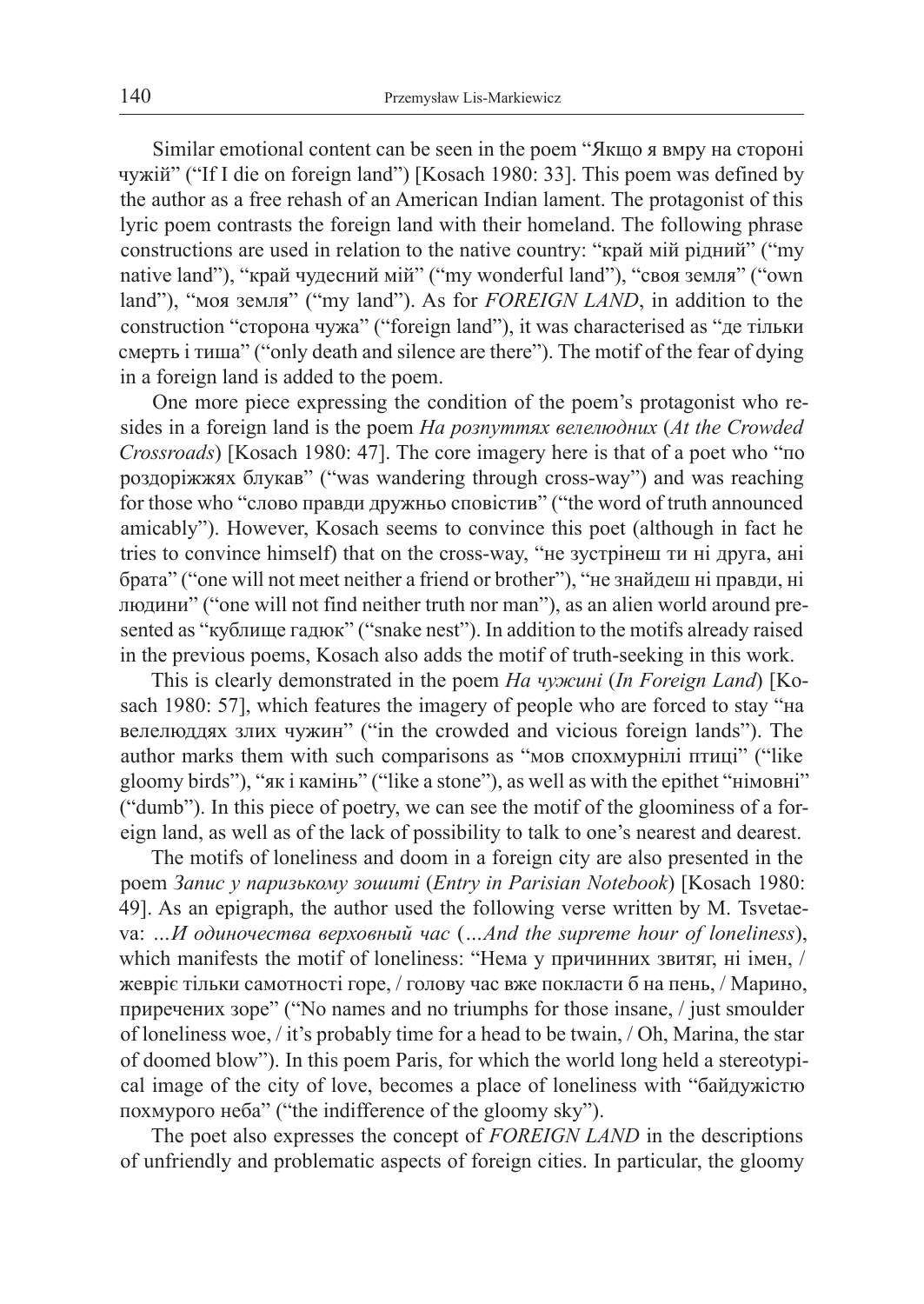atmosphere is depicted in the poem *З пісень Гарлему* (*From the Songs of Harlem*) [Kosach 1966: 27–29]. Harlem is a district of New York traditionally inhabited by African-Americans. Kosach depicts an atmosphere of social deprivation, despair and misfortune. In the following phrases, he employs an allusion to past slavery: "вітрилами невольницьких трирем" ("by sails of slave triremes"), "рабів орда, сліпих рабів тих натовп" ("the horde of slaves, the crowd of those blind slaves", "авеню, що сповнені рабами" ("avenues full of slaves"). However, the understanding of the word 'slave' in this context acquires a secondary meaning and refers here more to a person who has become hostage to circumstances of a poor and drab existence within the Harlem area. This neighbourhood is depicted as a place where "сопухів 2 отруйна мла, де темінь, тлінь, де смерть" ("the brume of poisonous stench, where darkness and decay and where death around"), "у слизі, у гнилизні, у ядучій пастці жаг" ("in slime, in rottenness, in the toxic trap of lusts"). It is depicted without so much as a gleam of hope and that death becomes liberation rather than woe: "горбата плакальниця – домовину, з дощок тендітних збиту, супроводить і визволя людину з ярем" ("a humpbacked female weeper accompanies the coffin made of fragile wooden planks and liberates a person from under the yokes"). Nonetheless, in this work, as in many others, the author turns to an optimistic finale full of faith in the struggle and in resistance to sorrowful circumstances. It is obvious that such a denouement in Kosach's works is an affirmation of his struggle with the feeling of loneliness while being abroad. Therefore, despite dark colours imbuing his poetry, we still can see the life-affirming finale, where the characters challenge the circumstances. And therefore, according to Kosach's idea, there is someone among the inhabitants of Harlem who must grin and bear it, the savage world of rapacious capitalism: "із чаду, хмелю, злочину і злиднів / виходить він – назустріч урагану, / виходить він – невольник і титан" ("out of sooting smoke, crime, and miseries/ he appears to meet the hurricane, / he, a slave and a titan, comes out"). In addition to sorrowful motifs in the text, we also observe the motif of struggle and challenge in relation to everyday life in the wild and unfriendly environment of relentless capitalists.

Evidence of the fact that for the author foreign cities become the place of life for 'modern slaves' can be found in particular in the *Бродвей* (*Broadway*) poem [Kosach 1966: 30–32], where we can read the following verse: "…електронний робот, рабу живому брат, невільнику отому, що поміж карбами нічної зміни, зсутулений, осліплий і глухий, народжений в закиненій щілині, поміж заліззям, сопухом жебрачих хиж, свій вік без імені відробить, щоб на міських дешевих цвинтарях нікчемним брухтом догоріти" ("an electronic robot is like a brother to a live slave, a blind and deaf bender, who was born in an abandoned pit surrounded by metalware and the stench of a beggar's hut, a slave who will

<sup>2</sup> Сопух – сморід (СУМ-11, т. 9: 462)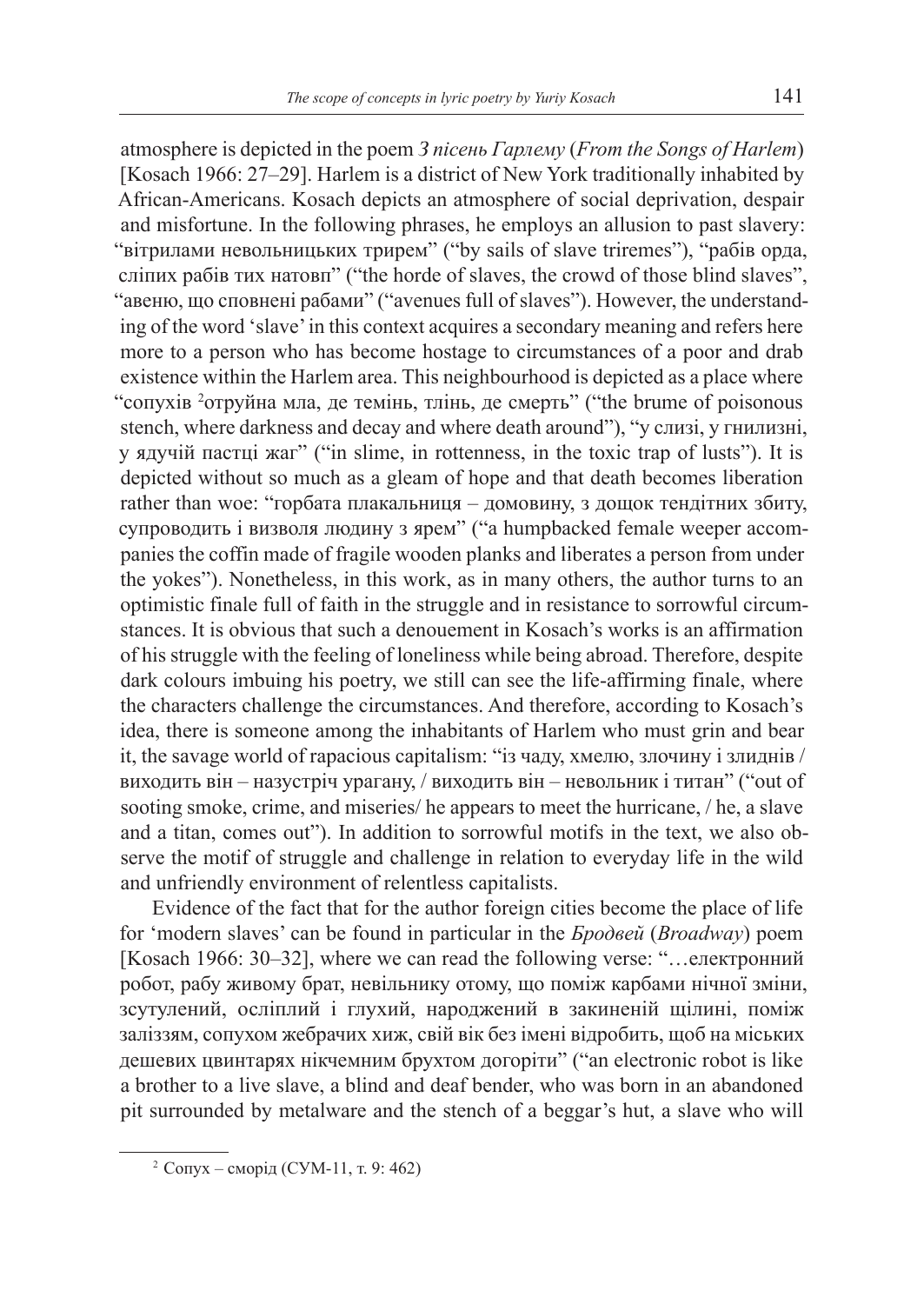work out his age amongst night shifts' furrows only to be burnt down as worthless scraps in city cemeteries"). The poet sees typical the inhabitants of crowded cities as people who do not even have their names, who live a worthless life, work in worthless jobs, and end their life's journey in cheap cemeteries. Thus, we can talk about the motif of the slavish existence in big cities. Broadway itself, the main New York street, is depicted using the following constructions: "пащі бірж, прибої юрби, асфальтів плити" ("jaws of Exchange buildings, surfing crowds, asphalt slabs"), "джунглі камінюччя" ("jungles made of large stones"), "безодні безликого Бродвею" ("abysses of faceless Broadway"). Such artistic means affirm the actualisation of the motif of the heartlessness of a big, foreign city. For the night descending on Broadway, the poet uses the images of a "удава" (boa), "гада слизького, отрутою налитого" ("slippery snake filled with venom"), which "черевом життя живе давив" ("was squeezing agile life by its belly"). For the character in this lyric poem, the street seems so artificial and lifeless that he asks: "Чи є ще джерело під цим асфальтом, чи є живі в пустелі без світань? Чи під громаддями базальту ще мерехтить осердя сподівань?" ("Is there any spring remaining under this asphalt, are there anyone alive in the desert without dawns? Is the heart of hope still flickering beneath the basalt heaps?"). As already mentioned, Kosach's poetry is characterised by an optimistic finale with the poems full of hope for change: "А може, гейзером ще видзвенить, спурхне крицевокрила мрія […] заб'ється серце не камінне, ще живе*…*" ("And maybe the dream will spring out like a geyser and fly about on robust wing […] a heart will beat, a heart yet still alive, not stone heart …").

It should be noted that *FOREIGN LAND* is not always portrayed by Kosach with negative associations. For instance, when describing the features of the Canadian county of Inverness and of the city of Yarmouth in the *На скелях нової Шотландії* (*On the Rocks of Nova Scotia*) poem [Kosach 1980: 37], he uses the following phrases: "добрий люд" ("good people"), "гостинне небо" ("hospitable sky") and mentioned that he "зостався б назавжди" ("would stay forever"). Nonetheless, the poem's protagonist still prefers their homeland, expressing this in the following verse: "Мене-бо кличе вітер понад степом, мій вітер – брат із круч над Бористеном" ("The wind is calling me over the steppe, my wind is a brother from the steep slopes of Borysthenes").

**2.** The concept of *UKRAINE* is vividly represented in the poetry of Y. Kosach. He constantly contrasts the positive image of his homeland with the negative image of foreign lands. This concept is embodied by various symbolic associations, most often in toponyms, which became part of the titles of his works, examples being *Шлях із Борисполя* (*The Way from Boryspil*), *Волин* (*Volhynia*)*, Обухів, Миронівка, Канів* (*Obukhiv, Myronivka, Kaniv*), *Полтава* (*Poltava*), *Льві* (*Lviv*) and so on. In both collections, there are special cycles dedicated to the theme of Ukraine: *Під сонцем вічної онови* (*Under the Sun of Eternal Renewal*) from the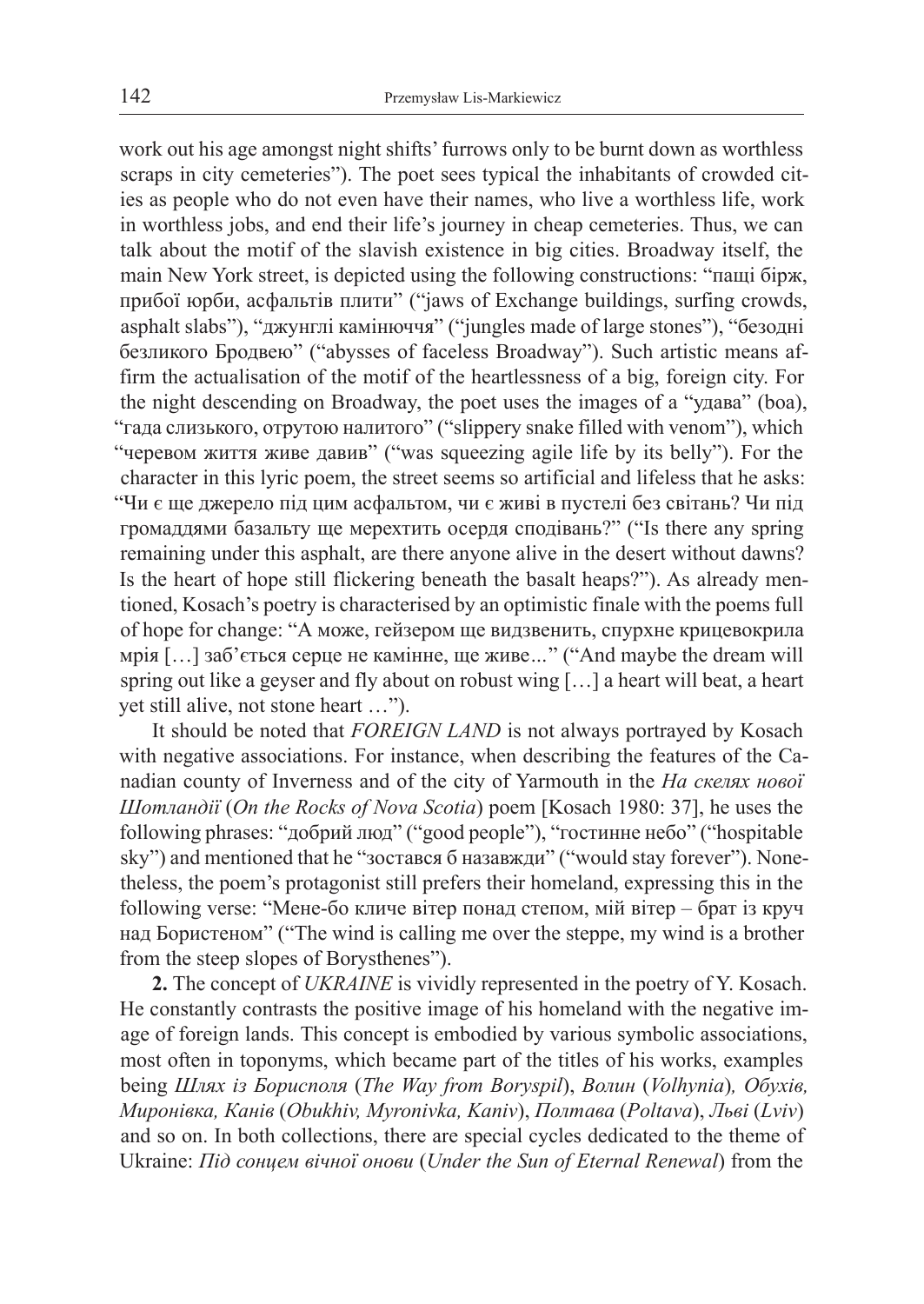*Мангаттанські ночі* (*Manhattan Nights*) collection, and *Де Батьківщини обрій неозорий* (*Where the Fatherland's Horizon Is Vast*) of the *Літо над Делавером* (*Summer Over Delaware*) collection. The image of Ukraine is significantly different from the depiction of the foreign land. The homeland poems do not contain words with negative semantics nor motifs of sorrow, loneliness, and human indifference. On the contrary, they are full of such motifs as pride and admiration for the homeland and its history. For example, in the *Шлях із Борисполя* (*The Way from Boryspil*) poem [Kosach 1966: 38], the author admires the resistance of his native land, and the ability to recover from difficult historical trials: "А з попелищ, з віків – незламний Київ / Росте, як слава, в чисте піднебесся" ("And from the smouldering ruins, of the ages – adamantine Kyiv / Grows like glory, up to the clear sky"). The majestic history of the capital city is also rhapsodised in the poem *Слово про Київ* (*A Word of Kyiv*) [Kosach 1980: 68], in particular, Maidan (square), which is mentioned as a place "де здибав коня винозорий Богдан" ("where sharp-eyed Bohdan harnessed his horse"). In this work, Kosach considers Kyiv as a family place: "місто мойого батька / місто батька мойого батька / місто моїх пращурів" ("the city of my father / the city of my father's father / the city of my ancestors"). The author reflects on the problem of the continuity of generations and positions himself as a descendant of ancestors with a long history. Specifically, he uses the following circumlocutions (periphrases): "я ваша усміхнена тінь" ("I am your smiling shadow"), "я... співуча стріла з вашого лука" ("I am... a singing arrow from your bow"). Kosach does not only glorify the capital city in his works. The majestic history of another Ukrainian city is also mentioned in the poem *Львів* (*Lviv*) [Kosach 1966: 46]. The author notes that "дзвін сторіч такий глибокий на дзвінкий майдан ляга" ("the centuries-old tintinnabulation is so deep, it enveils the resounding square"). He admires Lviv, speaking of the City of Lions with the following words: "Ти струнчієш, гордий Львове" ("Oh proud Lviv, you are getting harmonious"). In Kosach's works, Lviv is also a place of beauty, where "співають у садах липневих килими розжеврених троянд" ("the carpets of blooming roses are singing in the gardens of July").

In the poem *Волинь* (*Volhynia*) [Kosach 1966: 41–42], the poet depicts the beauty of the nature in this region using the following metaphors, personifications and comparisons: fields "забіліли, мов лебеді" ("whitened like swans"), the Zhytomyr road "у люстра лугів заглядівся" ("is lost in admiration, looking into the mirror of the meadows"), morning "перестелить веселками ниву" ("will decorate a field with rainbows"), skylarks "вип'є з підхмар'я червоне вино" ("will drink red wine from the clouds"), wheat heads "видзвенів" ("rattling being ripened"), towers "сповита віками" ("swaddled by epochs"), songs "цвістиме, мов папороть" ('will be blooming like a fern") and so on. The poem *Обухів, Миронівка, Канів* (*Obukhiv, Myronivka, Kaniv*) [Kosach 1966: 43] conveys similar impressions. Here the poet admires the nature of his native land, referring to as-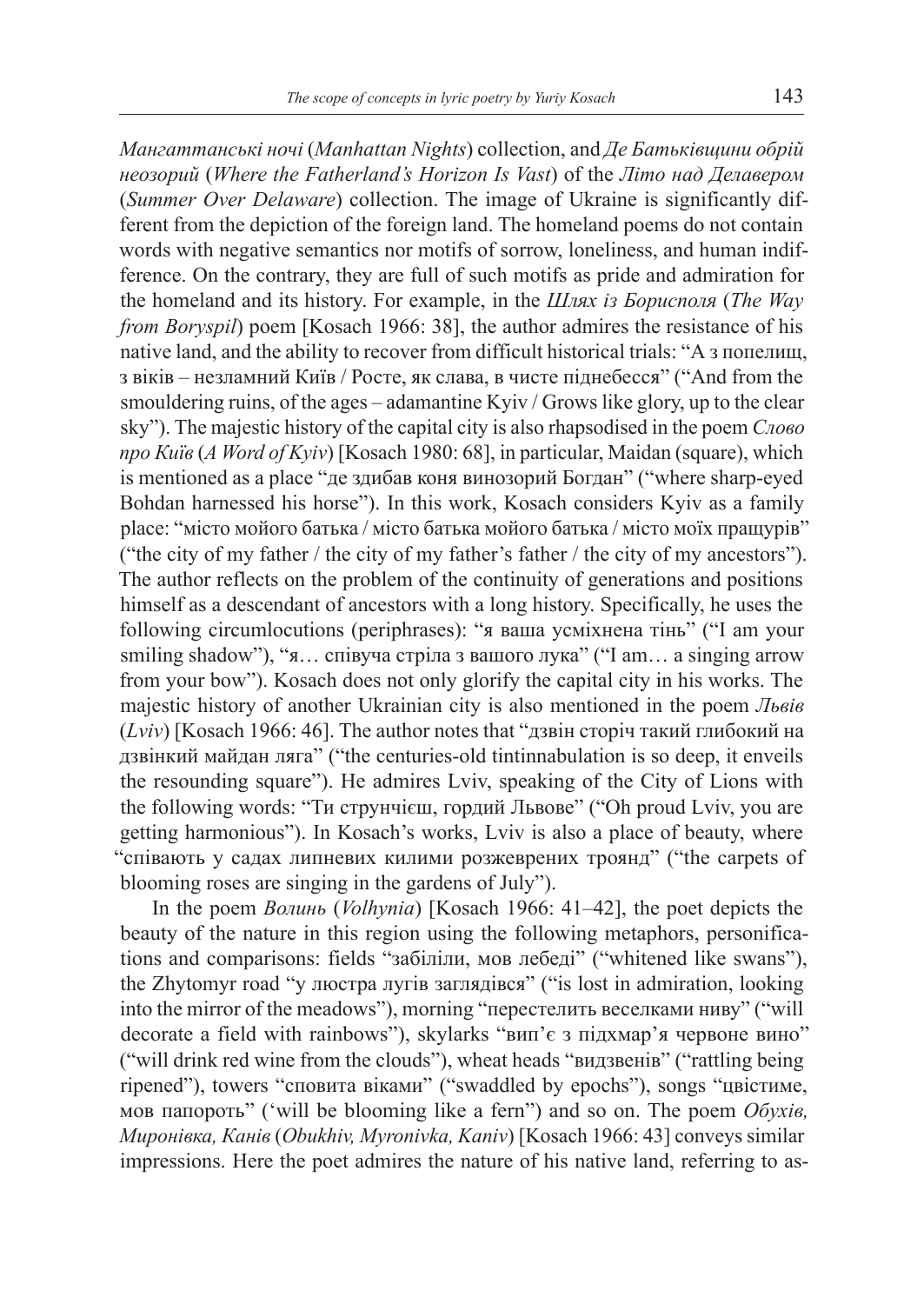sociations related to Taras Shevchenko: *Оксана, ревучий (Дніпро), тінь Тарасова* (*Oksana, Mighty Roar (of the Dnipro River), Shadow of Taras*). The beauty of his homeland is conveyed through the following metaphors: "витче вечір вихор солов'їв" ("a whirlwind of nightingales will weave the evening"), "земля моя співає" ("my land is singing")*.* 

**3.** The concept of *ART*. Kosach's poetry refers to a great number of artists, including writers, painters, and theatrical figures (Edgar Allan Poe, Walt Whitman, Nicholas Roerich, Paul Gauguin, William Shakespeare and others), as well as to well-known fictional characters such as Ulysses, Ophelia, Beatrice, and Annabel Lee. This demonstrates the author's artistic preferences and the objects of his admiration.

In the poem *На згадку про Едґара-Аллана По* (*In Memoriam of Edgar Allan Poe*) [Kosach 1966: 23], the poet uses the following metaphor: the American writer, Poe, is depicted by the image of a black raven. Kosach's use of this literary concept was inspired by one of Poe's most famous poems, *The Raven*. The colour palette of Kosach's work is presented in darkish, black tones: "у чорному сюртуку" ("in a black frock coat"), "чорнокрилля" ("black wings"), "гайворон" ("rook"), "чорний вороне" ("oh, black raven"). In addition to the names of colours, other techniques are also used to depict the gloomy atmosphere: those related to nature "лютує океан" ("the ocean is raging"), "ворон кряче" ("a raven croaks"), psychological ("ми плачем" ("we cry"), "самотній" ("lonely"), as well as mystical – "вістун зла" ("a harbinger of evil"). An allusion to Poe's last poem, *Annabel Lee*, is also used. Both Poe poems are about the death of the girl and her beloved boyfriend's grief. Despite the sad imageries of these two poems, Kosach's perception of the tragedy has a life-affirming meaning: "Не я, а ти, мій гайвороне, кволий. / Не кряч мені, вістуне зла, ніколи… / Таки оновленою бути цій землі, / Землі моєї Аннабелли Лі" ("Not me, but you, my feeble rook. / And never croak to me, a harbinger of evil… / After all, this land to be revived, / The land of my Annabel Lee"). In this case, we can talk about the motif of faith in the victory of life over death.

Another American writer is also depicted by Kosach, namely in the poem *Похвала Уолту Уїтменові* (*Praise to Walt Whitman*) [Kosach 1966: 33]. Whitman is depicted through such descriptions as "птахів вчив співати, співав з ним і Бруклін в вогнях, кораблі у портах та й узлісся*…*" ("taught birds to sing, Brooklyn with its city lights, ships in the ports, and outskirts of the forest sang with him"). Through a system of metaphors, Kosach endows him with supernatural abilities, such as the ability to "синь розхмарити" ("to clear blue sky away of clouds"), "пестити плеса озер" ("caress the surface of lakes"), "рушити космосом" ("to move through space"), "майбутнє прозорити" ("to foresee the future"). Thus, we can distinguish the motif of the power of talent in this work.

Kosach skillfully uses associations established in society to depict a famous person one way or another. For example, in the *Пам'яті Миколи Реріха* (*In Mem-*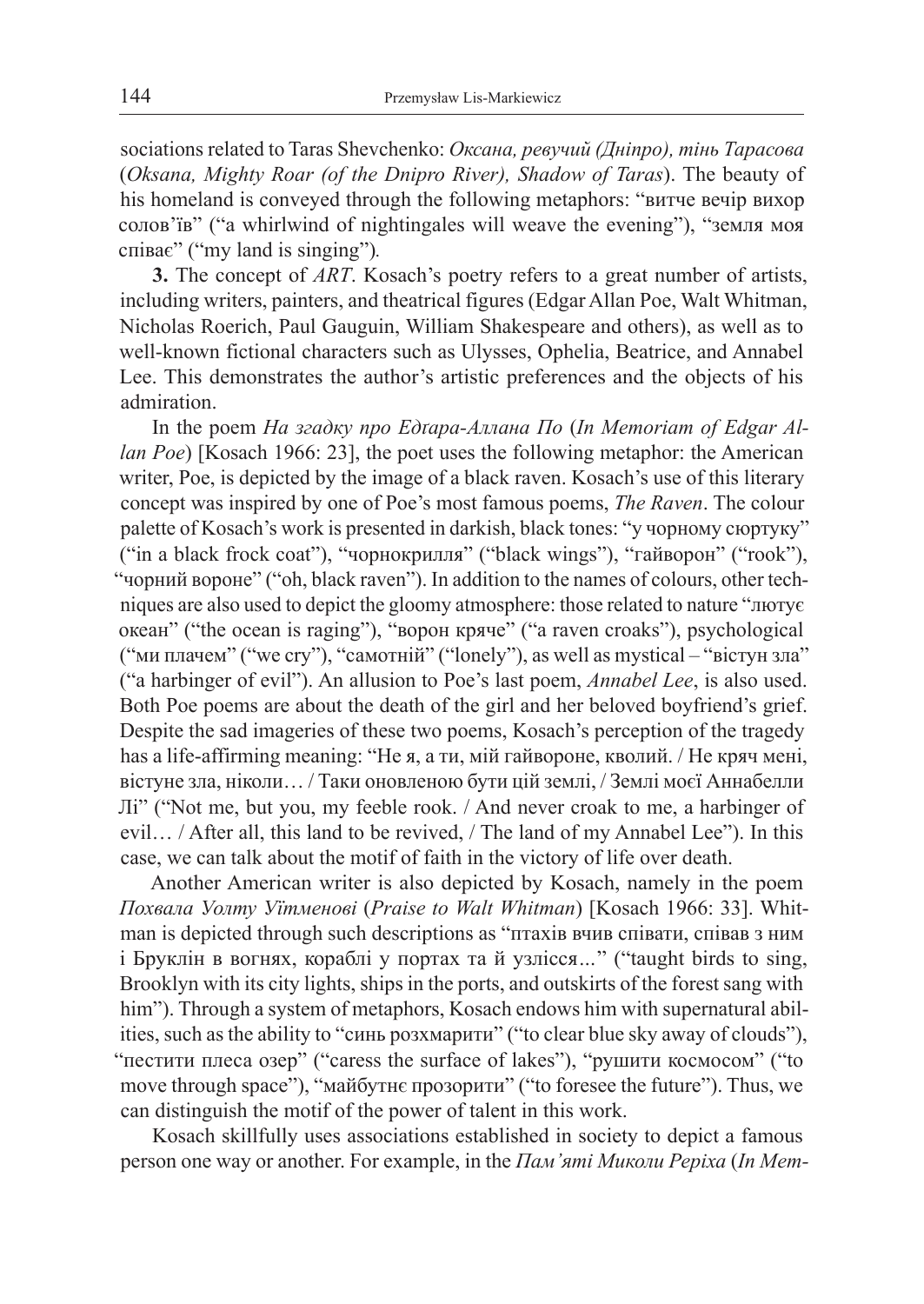*ory of Nicholas Roerich*) poem [Kosach 1980: 19–20], Nicholas Roerich, a famous artist and philosopher, who was an ardent admirer of the Orient, is portrayed using traditional Oriental symbolic images. Kosach uses such toponyms as *Tibet and Nepal*, mentions such gods as *Shiva* and *Vishnu,* names him with such words as "срібнобородий мислителю" ("silver-bearded thinker"), "смілий учителю" ("brave master"), "друже художнику майстре поете" ("friend, artist, master, poet"), who looks narrowly "в Азії душу" ("into the soul of Asia"), and whose wisdom is reflected "в тиші заклятих джерел" ("in the silence of charmed springs"). The poem is full of neologisms coined by the author that emphasise the exotic atmosphere of Asia: "коброока, мудрозміїна" ("cobra-eyed", "serpentwised"), "солодко-трійливі, сніголюди, газельноокі" ("sweet-poisonous, snowmen, gazelle-eyed"). The motif of the conception of the world can be distinguished as one of the principal motifs in this work. The poem *Гоген на Таїті* (*Gauguin in Tahiti*) [Kosach 1980: 61] is also full of exotic symbols. This poem depicts the atmosphere on the island of Tahiti, where the famous French artist Paul Gauguin stayed for some time and, according to the artist himself, created his best paintings. Life on this island is portrayed by Kosach as a moment of pleasure and creative inspiration: "Нехай з дерев квітучих манго – пил, / нехай хвилює перса ткань мінлива. / Палюча дич весни, / над сагами тайфун червонокрилий/ і кадмію жага  $/$  – його нещадна злива" ("Pollen of flowering mango trees,  $/$  let the iridescent textile excite breasts. / Fervid wilderness of spring, / red-winged typhoon is spreading over sagas / and cadmium thirst / – its merciless downpour"). The motifs of the beauty of the nature and of the creative inspiration are the leading ones in this poem.

Theatrical art motivated the poet to write the *Глобус, театр Шекспіра* (*Globe, Shakespeare's Theatre*) poem [Kosach 1980: 62]. The author portrays the magical atmosphere of a theatrical performance, which, on one hand, can create a fairy tale ("Виходь же, казко, з-за лаштунків ближче") ("Come out from behind the scenes closer, oh fairy tale"), and on the other hand – "висвічувати ницість" (to highlight the baseness) and the theatre itself can become a place where "крізь хитру роль промовила облудність людських доль" ("the intricate and artful role uttered the word of human destinies"). The Shakespearean theme can also be seen in the following poems: *До Офелії* (*To Ophelia*) [Kosach 1980: 21] and *Смерть Коріолана* (*Coriolanus' Death*) [Kosach 1980: 59]. There is the motif of betrayal in both these works. In the first poem, Kosach mentions the story described in *Hamlet*, but the main focus in this poem is Ophelia, the object of Hamlet's affections. The issue of betrayal looms large from the first lines: "Понесеш приреченою зраду, мов вінок утопленої, хвиле" ("You, the doomed wave, will carry away the betrayal like a wreath of a drowned woman"). However, despite the sombre mood of the poem, its ending is optimistic (typically of Kosach's poems): the poet raises the theme of faith and love for the Fatherland: "За холодним домом – синій вирій. /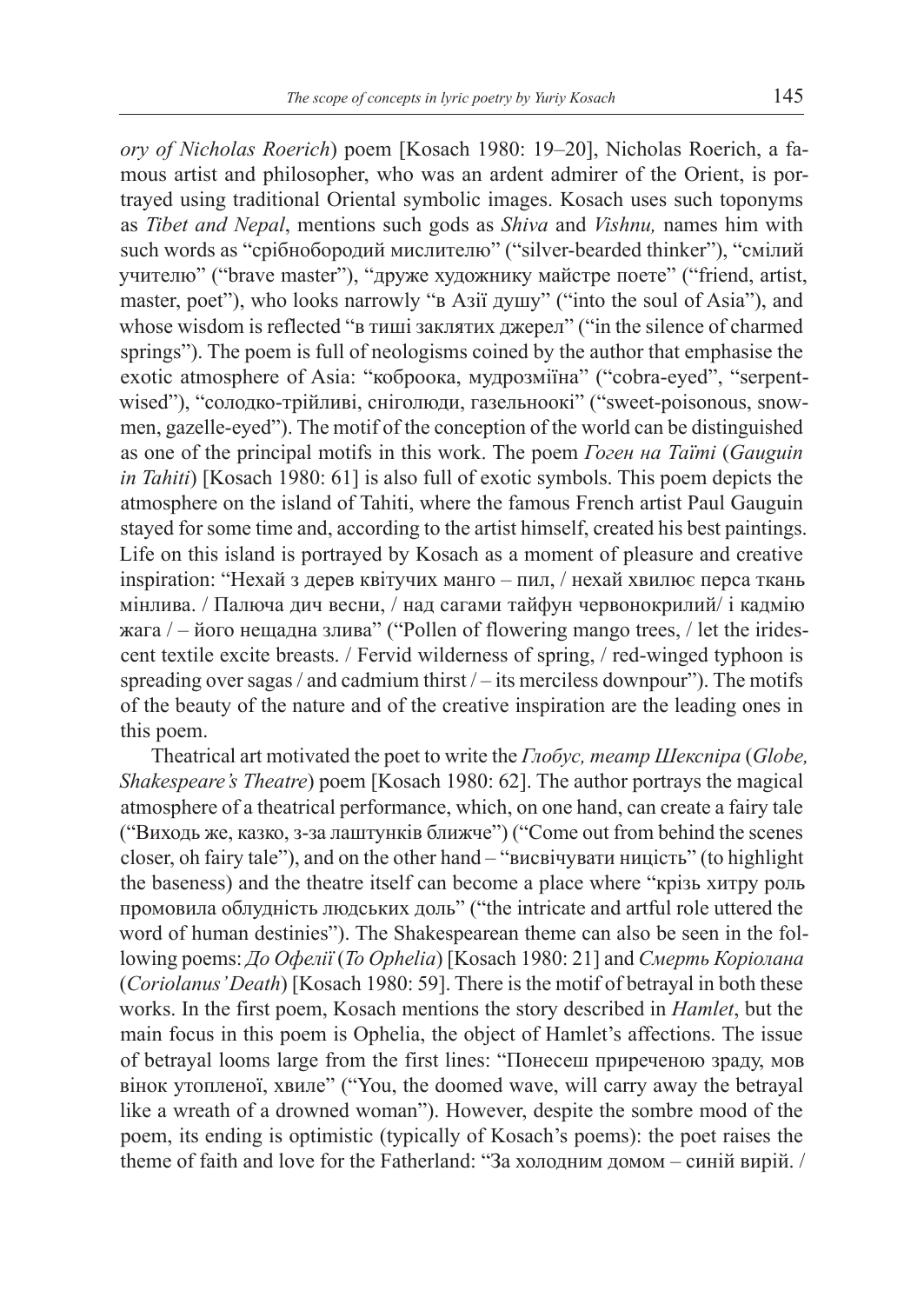Зазимки, а провесна ж – отам, / там вона брунчіє, золота, / у Вітчизні любій: тільки вір їй!" ("Behind the cold house there is a blue Iriy. / Frosts still there, and early spring is around the corner. / over there, the golden [early spring] is starting to have buds, / In dear Fatherland: you only believe it"). The second poem tells the real story of Gnaeus (Gaius) Marcius Coriolanus, eulogised by Shakespeare in the tragedy *Coriolanus*. In his poem, Kosach uses the theme of conflict that is traditional in Christian themes, namely the conflict of the people's betrayal of their hero. The author notes: "Немає брату брата. Братом – кат!" ("There is no brotherhood between brothers. A brother is a headsman for his brother!") He also uses another archetypical literature image, namely that of Brutus as the symbol of betrayal: "Нехай несуть раптову смерть ці брути" ("Let those "Bruti" bring sudden death").

The motif of the tragic human fate during the wartime can be seen in the *Франціско Гойя: "Жахіття війни"* poem ("Francisco Goya: «The Horrors of War»") [Kosach 1980: 52]. Kosach conveys his impressions of a series of prints by the artist Goya devoted to the war in Spain. The human fate of one who became entangled in the mesh of war is portrayed tragically by Kosach: "На облавку – черевань, / внизу – мурашва юдолі, / череп об'їла черва, / ось і людини доля" ("A paunchy man is on board, / beneath is a vale of tears crowded as anthill, / the skull is nibbled by worms, / that's a human fate").

Architectural masterpieces are also present as images in Kosach's poetry. In particular, in the *Химери Нотр-Даму* (*Chimeras of Notre-Dame*) [Kosach 1980: 60], the poet depicts Notre-Dame de Paris. He uses monumental images to convey the majestic atmosphere of the cathedral and calls it "камінна химородь<sup>3</sup> – сестра зловісна бурі" ("stone queerness – the sister of the ominous storm"). The cathedral becomes like a watchman protecting the world from falsehood, darkness, and demons: "з височини вартує лжу і морок, / та демонів скресає в амбразурі / мовчазний глум зловтішного дозору" ("it guards from height against the falsehood and darkness, / and destroys demons in the embrasure/ silent mockery of gloating watch"). In the finale, the poet uses his usual literary concept, i.e., he expresses the hope for the fight: "прийде бунтар, владар дерзань химерний, / і тьму сторіч осяє мисль могутня" ("a rebel will come, the ruler of unordinary daring, / and a mighty thought will illuminate the darkness of centuries").

**4.** The concept of *SOCIAL ENVIRONMENT*. The imagery of different social and ethnic groups members who the author sympathises with is quite frequent in Kosach's poetry. In *Пісня індіанця навахо про коня* (*The Song of Navajo Indian About His Horse*) [Kosach 1980: 14], he conveys the protagonist's sense of admiration for his horse: "Я – багатий завдяки мойому коневі" ("I am rich because I have my horse"). It is noticeable that the author is full of affection for

<sup>3</sup> Химородь – «дивацтво, вигадка» (СУМ-11, т. 11: 59).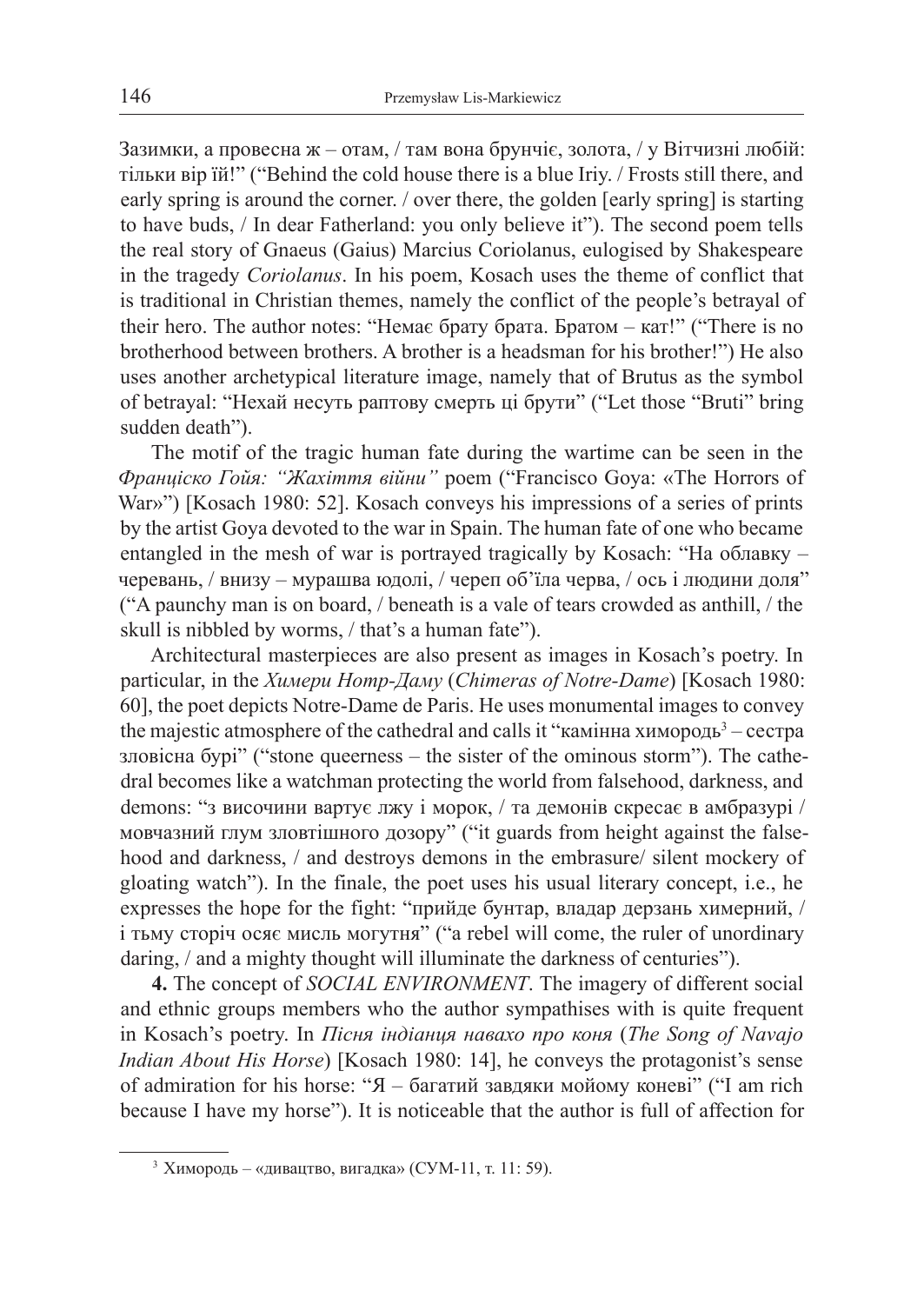the special feature of Native Americans of admiring their values. He conveys with great tenderness the Native American's fondness for his faithful friend. Thus, we can mention the motifs of faithfulness and appreciation. Metaphorical expressions and figurativeness are typical of a stereotypical perception of the way American Indians speak, therefore Kosach uses numerous comparisons and metaphors: "грива – орлині пера"; "ноги – швидка блискавиця"; "коні, наче ласиці звинні"; "хвіст – збунтована чорна хмара"; "очі – величезні зорі"; "зуби – білесенька мушля" ("a mane is like eagle feathers"; "lightning-fast legs"; "horses like nimble weasels"; "tail as a rebellious black cloud"; "eyes as huge stars"; "teeth like a white, white shell" etc). The theme of the life of the indigenous peoples of America is also raised in the *Людина крижаного поля* (*The Man of the Ice Field*) poem [Kosach 1980: 39]. This poem is written in the form of a song of the Iñupiat people<sup>4</sup>. It consists of three parts. In the first part, Kosach presents the motif of returning to one's native land, which is relevant to the author himself. The protagonist of the lyric poem sings about returning to his homeland, as "кращої сторони немає ніде" ("nowhere there is a better land"). In both aspects (contents and themes) of the third part, one can distinguish the motifs of Ukrainian folklore. The exotic atmosphere of the poem is conveyed by the following means: а) foreign-language inclusions: "Кука-Ука пісня це моя / Імакайя гайая" ("The song of Kukook, my song / imakayah hayah (imakaja haijâ)"); b) traditional vocabulary ("шати із тюленя шкури" ("sealskin clothing"), "разок намиста з білозубого моржа" ("string of necklace made of white-toothed walrus"). Kosach also shows admiration for different social groups. For example, in the *Моряцька балада* (*The Seaman's Ballad*) [Kosach 1980:15], the author romanticises the everyday life of seamen, using the following phrase constructions to denote the traditional sailors' activities: "на борту якогось брига" ("on board a brig"), "бурун скородити жемчуговий" ("to surf foamy pearl waves"), "в гомінких тавернах пригортати зальотницю-коханку" ("to embrace a random mistress in bustling taverns"), "повертати стерна" ("to turn the stern"). The author also draws parallels between sailors and poets: "Вина в чари! За прудкі корвети, пиймо за вітри попутні і солоні, за вітрила моряків-поетів" ("Pour wine into goblets! Let's drink for swift corvettes, for fair and salty winds, for sails of seamen-poets").

However, in the poem *На берегах Ньюфаундленду* (*On the Banks of Newfoundland*) [Kosach 1980: 42], the colours become somewhat darker. The night over the fisherman's wharf "мовкне, мов смерть нещадна" ("getting silent like merciless death"), the ocean waves are "пінногнівні" ("foamy-angry"), the iceberg is "невблаганний" ("inexorable"), and a naiad<sup>5</sup> swims out "леденію чи" ("becoming numb with cold"). The author creates an atmosphere of coldness and darkness, and emphasises that it is inherent in fishermen "не жахатися смерті" ("not to be

<sup>4</sup> The Iñupiat are one of the Eskimo peoples of the Far North.

<sup>5</sup> Наяда (naiad) is a water nymph.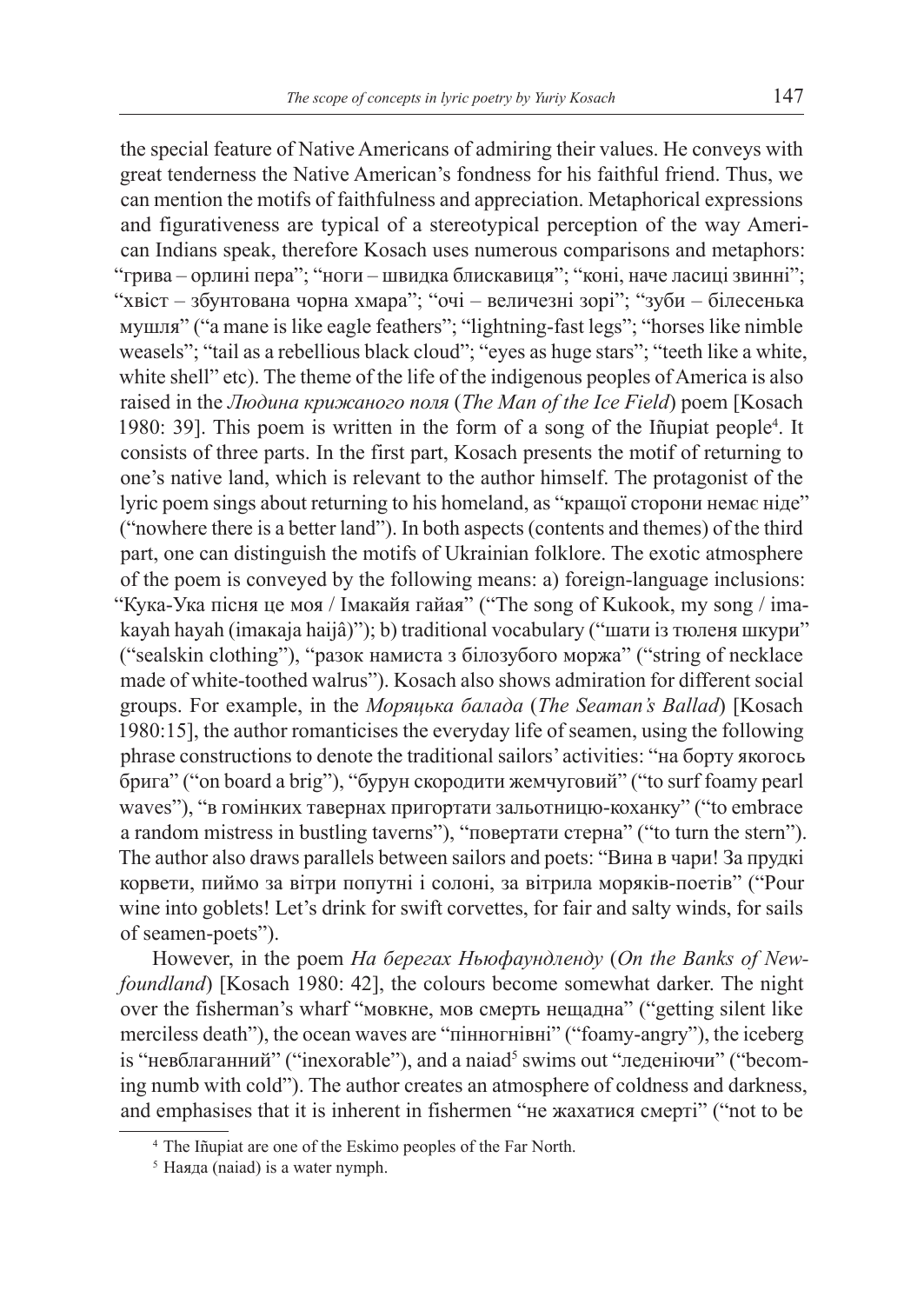horrified by death") because they are used to living and working in harsh conditions. Thus, we can talk about the motif of resistance to trials. The poem also contains the motif of coldness and the desire for warmth: "так хотіли б, щоб мерщій весняний день, долаючи поталу їх голубив" ("wanted very badly for the spring day to overcome hard times and to appear instantly to give a warm touch").

The poem *Берег убогих* (*The Shore of the Poor*) [Kosach 1980: 17] depicts the life of the inhabitants of Brooklyn's poor neighbourhoods. Talking about them, the author mentions "Їм багатіти тільки сонцем, вітром" ("they can be rich only with sun and wind") and marks them with the "народ убогих" ("the people of the poor") circumlocution. In spite of the portrayal of the difficult existence of these people, in the finale we can see the optimistic outro (traditional for Kosach). By using a metaphor, it is expressed that hopefully a moment of anger will come to motivate change: "Та, може цим довіллям віхол / знічев'я загримить відлуння, / і стане бриз дрімливий вихром, / і в скелі вдарить гнів бурунний" ("And maybe the echo will roar suddenly in response to these wilful snowstorms, / and a drowsy breeze will turn into hurricane / and storm of rage will strike the rock"). Thus, it is about the motifs of anger and struggle. The theme of the poem *Катаклізм* (*The Cataclysm*) [Kosach 1980: 31] is quite contrary to the previous one. The author warns that there will come time when "настане гніву день, Гоморри вирок!" ("the Day of Wrath will come, Gomorrah's doom"), "жахнеться кінецьсвітньо шаліюча юрба" ("the raging crowd will be terrified by end of the world"). Two different social strata are depicted: the rich ("ділки" ("moneymakers"), "сенатори" ("senators"), "міліонери" ("millionaires") and the poor ("чернь" ("the lower class, the mob") at the time of the cataclysm. "Чернь" ("the lower class, the mob") is depicted as a force that "жадатиме розплати" ("will crave retribution"), while "мільйонери" ("millionaires") are portrayed as people who "забувши всіх – жінок, коханок, тікатимуть наосліп" ("will flee blindly, forgetting everyone, including women and mistresses"). It is emblematic that such calamities, during which "буде смерть над урвищем в проваллях" ("there will be death over the precipice of the abysses"), are predicted Y. Kosach solely for America. The author does not allow such gloomy, imaginary predictions for his homeland.

The peculiarities of life's journey of Kosach are vividly reflected in the system of imageries and motifs of his poetic heritage. The typical features of Kosach's poetic works include an optimistic life-affirming finale.

The results of the analysis made it possible to determine four main imagery types in the works of arts from the *Manhattan Nights* (*Мангаттанські ночі*) and *Summer Over Delaware* (*Літо над Делавером*) collections. These imageries were examined within the framework of the four dominant concepts: *FOREIGN LAND*, *UKRAINE*, *ART*, *SOCIAL ENVIRONMENT.* Kosach's attitude to a foreign land can be generalised by the epithet of '*зла*' ('evil') used by the author himself. The main motifs embodying the concept of *FOREIGN LAND* are as follows: a) pessimistic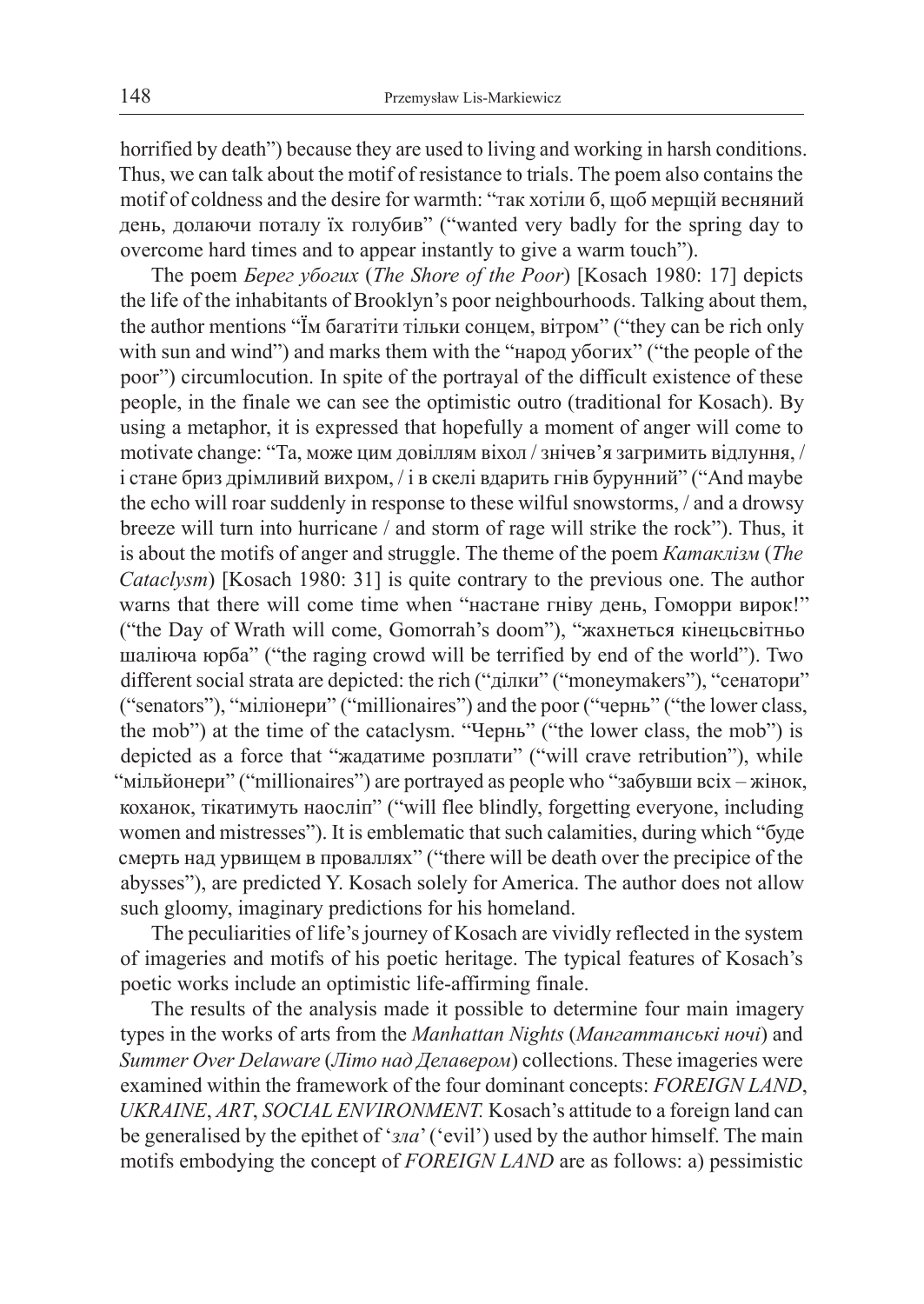ones: homesickness, loneliness and doom, human indifference, fear of death in a foreign land, lack of possibility to talk to close ones, the heartlessness of a large, outlandish city, the motif of the slavish existence in large cities; b) optimistic ones: the motif of truth-seeking, the motif of struggle and challenges.

Unlike the 'evil' foreign land, the homeland is portrayed as a place of beauty and grandeur. The main motifs embodying the concept of *UKRAINE* are following: pride in the native country, admiration for its beauty and majestic history, as well as for its resistance and revival.

The concept of *ART* is embodied by Kosach in the imagery of famous artists, characters of works of fiction, as well as of architectural masterpieces. The principal motifs of this concept are as follows: the power of talent, the conception of the world, the beauty of nature, creative inspiration, grandeur, faith in the victory of life over death, betrayal, and tragic human fate during the wartime.

The concept of *SOCIAL ENVIRONMENT* is embodied in the imageries of different ethnic and social groups' members that the author sympathises with. The following motifs of this concept are dominant: faithfulness and appreciation, coldness and the desire for warmth, anger and struggle, resistance to ordeals, return to homeland. Four of the aforementioned concepts can be easily distinguished. However, three of those (*FOREIGN LAND*, *UKRAINE* and *SOCIAL ENVIRON-MENT*) reflect how badly Kosach suffered in exile. He felt both lonely and like an outsider. Due to his immigrant status, Kosach also considered himself a member of the lower social strata. He sympathised with the people of these strata and identified himself with them.

## **Bibliography**

- Агеєва В., *Відкритість світові. Слово, яке тебе обирає: збірник на пошану професора Володимира Моренця*, Київ: Видавництво КМА, 2013, с. 17–30.
- Білічак О., *Символіка основних образів-домінант поезії Євгена Плужника*, [в:] "Південний архів" (філологічні науки), 2021, т. 85, с. 8*–*12.
- Богданова М., *Жанрово-стильові особливості української історичної новели ХХ ст.*, [в:] "Слово і Час", Київ 2008, № 2, с. 44-48.
- Бородіца С., Вашків Л., Особливості новелістичного мислення Марії Матіос, [в:] "Філологічний дискурс", 2019, № 9, с. 16–23.
- Василишин І., *Епоха й людина в художньо-екзистенційному вимірі літератури періоду ДіПі:* автореф. дис… канд. філол. наук, Львів 2008.
- Дмитрук О., *Тотожність мистецтва і життя в повісті Юрія Косача "Еней та життя інших"*, [в:] "Слово і Час", 2009, № 9, с. 42-48.
- Захарчук І., *Друга світова війна і художній досвід української еміграційної літератури*, [в:] "Дивослово", 2007, № 9, с. 54*–*58.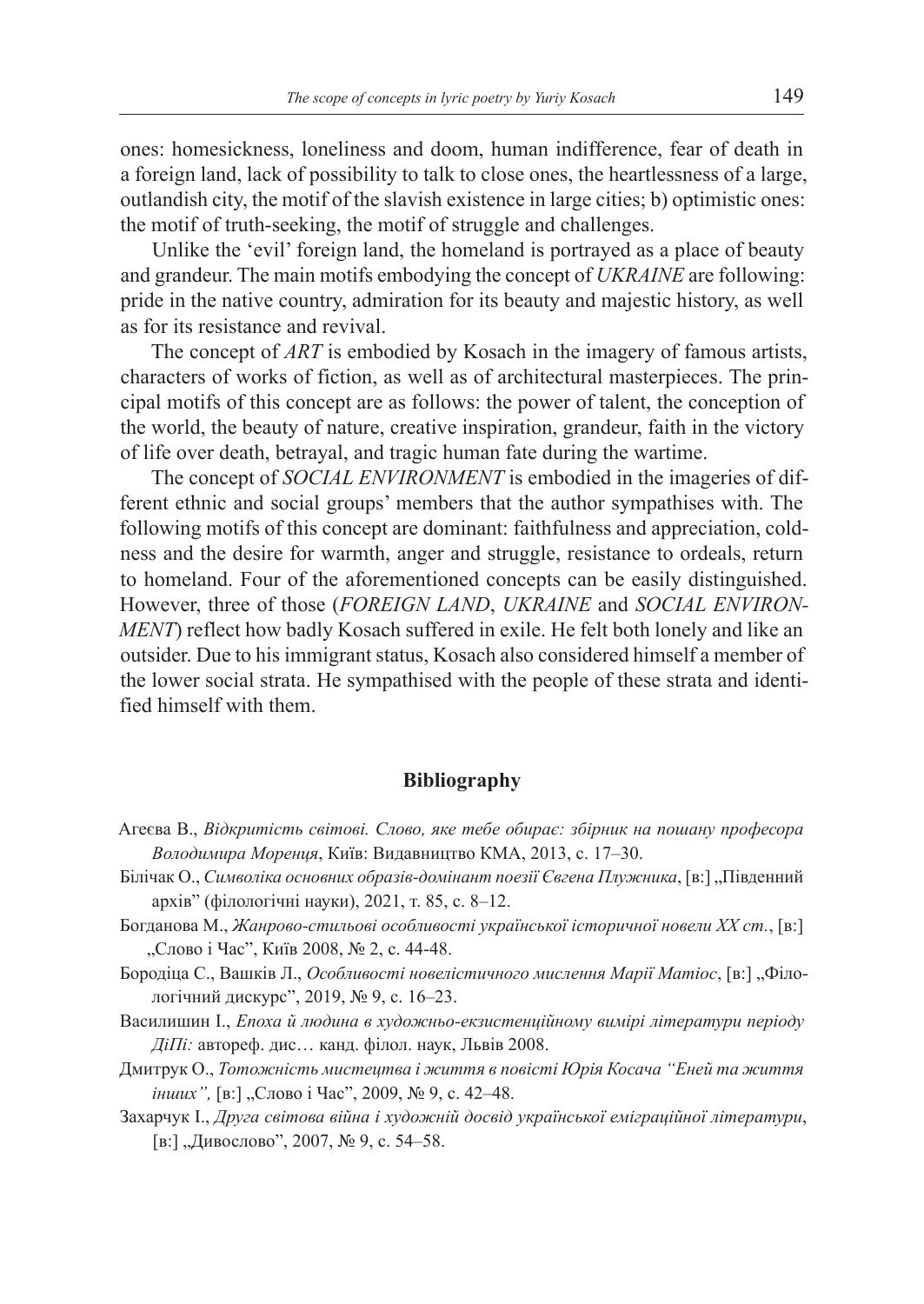- Романов С., *Юрій Косач: життя і творчість на тлі епохи*, [в:] "Дивослово", 2012, № 1, c. 54*–*59.
- Семерин X., Кочерга C., *"Гоголівське питання" в "італійському тексті" Юрія Косача як маркер міжкультурних взаємин (на матеріалі фрагментів незавершеного роману*  "Сеньйор Ніколо"), [в:] "Науковий вісник Міжнародного гуманітарного університету". Серія: Філологія, 2017, вип. 31(1), c. 92*–*94.
- Сквирська I., *Система ідейно-художніх домінант у творчості Юрія Косача*, автореф. дис… канд. філол. наук, Київ 2011.
- Стех M., *Юрій Косач і легенда Хмельницького*, [в:] "Український журнал", 2009, № 12, c. 54.
- Юрчак Г., *Концепт "Іншого" у філософському романі "Еней і життя інших" Юрія Косача*, [в:] "Науковий вісник Східноєвропейського національного університету імені Лесі Українки"*.* Серія: Філологічні науки. Літературознавство, 2015, вип. 8, c. 166*–*171.

### **References**

- Aheieva V., *Vidkrytist svitovi. Slovo, iake tebe obyraie: zbirnyk na poshanu profesora Volodymyra Morentsia [Openess to the world, The word, that choses you: a collection of poems in memory of professor Volodymyr Morenets]*, Kyiv: KMA Publishing House, 2013, p. 17–30.
- Bilichak O., *Symvolika osnovnykh dominant-obraziv poezii Yevhena Pluzhnyka [Symbolism of the main images-dominants of Yevhen Pluzhnyk's poetry]*, [v:] "Pivdennyi arkhiv" (filolohichni nauky), Kherson 2021, t. 85, p. 8*–*12.
- Bohdanova M., *Zhanrovo-stylovi osoblyvosti ukrayinskoyi istorychnoyi novely XX st. (Genre and style features of the Ukrainian historical novel of the twentieth century*), [v:] "Slovo i Chas", 2008, No. 2, p. 44–48.
- Borodina S., Vashkiv L., *Features of novelistic thinking of Maria Matios [Osoblyvosti novelistychnogo myslennya Marii Matios]*, [v:] "Filolohichnyi dyskurs", 2019, No. 9, p. 16–23.
- Vasylyshyn I., *Epokha i liudyna v khudozhno-ekzystencijnomu vymiri literatury periodu DiPi [Epoch and man in the artistic and existential dimension of the literature of the DP period]*, avtoref. dys… kand. filol. nauk. Lviv 2008.
- Dmytruk O., *Totozhnist mystetstva i zhyttya v povisti Yuriya Kosacha "Enej ta zhy`tya inshykh" [The identity of art and life in Yuri Kosach's story "Aeneas and the lives of others"]*, [v:] "Slovo i Chas", 2009, No. 9, p. 42*–*48.
- Zakharchuk I., *Druha svitova vijna i khudozhnij dosvid ukrayinskoyi emihratsijnoyi literatury [World War II and the artistic experience of Ukrainian emigration literature]*, [v:] "Dyvoslovo", 2007, No. 9, p. 54–58.
- Romanov S., *Yuriy Kosach: zhyttya i tvorchist na tli epokhy [Yuriy Kosach: life and work against the background of the era]*, [v:] "Dyvoslovo", 2012, No. 1, p. 54*–*59.
- Semeryn Kh., Kocherha S., "Hoholivske pytannia" v "italijskomu teksti" Yuriya Kosacha *yak marker mizhkulturnykh vzayemyn (na materiali frahmentiv nezavershenoho romanu*